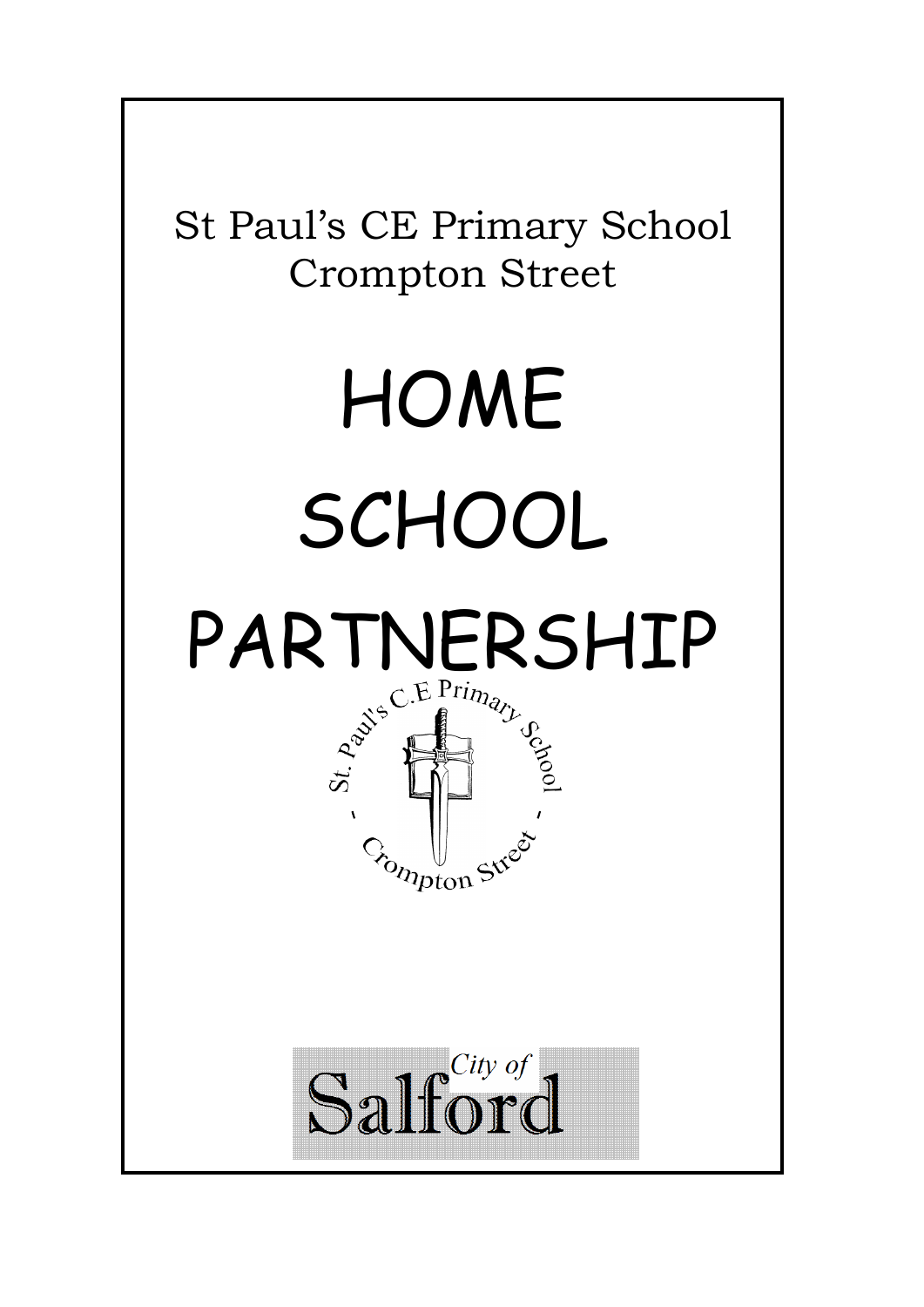## ST PAUL'S CE PRIMARY SCHOOL, CROMPTON STREET, WALKDEN

# HOME SCHOOL PARTNERSHIP (2017)

# Our Mission Statement

# **At St. Paul's we enable all children to reach their full potential through a rich, stimulating curriculum in a safe, caring Christian community.**

#### **As partners together, in your child's education, we aim to:-**

- $\triangle$  Prepare your child to be a good citizen in today's world and a valued member of the community.
- Strive for the highest academic and social standards as identified in our Mission **Statement**
- $\triangleleft$  Help your child to fulfil their potential, in sporting and creative pursuits



### **For our part AT SCHOOL, we will:-**

- $\checkmark$  Provide a happy and safe environment where your child will be encouraged to give of their very best and fulfil their true potential
- $\checkmark$  Provide a balanced curriculum and sense of spiritual awareness so that they are adequately prepared for the next stage of their academic career
- $\checkmark$  Keep parents informed about progress, school events etc, through the school website, newsletters, parent's evenings and discussions, particularly about issues relating to your child
- $\checkmark$  Contact parents regarding any problems affecting their child's attendance, punctuality, behaviour or their work.
- $\checkmark$  Encourage children to respect the school building, their environment and other members of the community.
- $\checkmark$  Provide extra curricular activities including visitors in school, after school clubs and school trips.

*Signed …………………………………………………… (Headteacher)*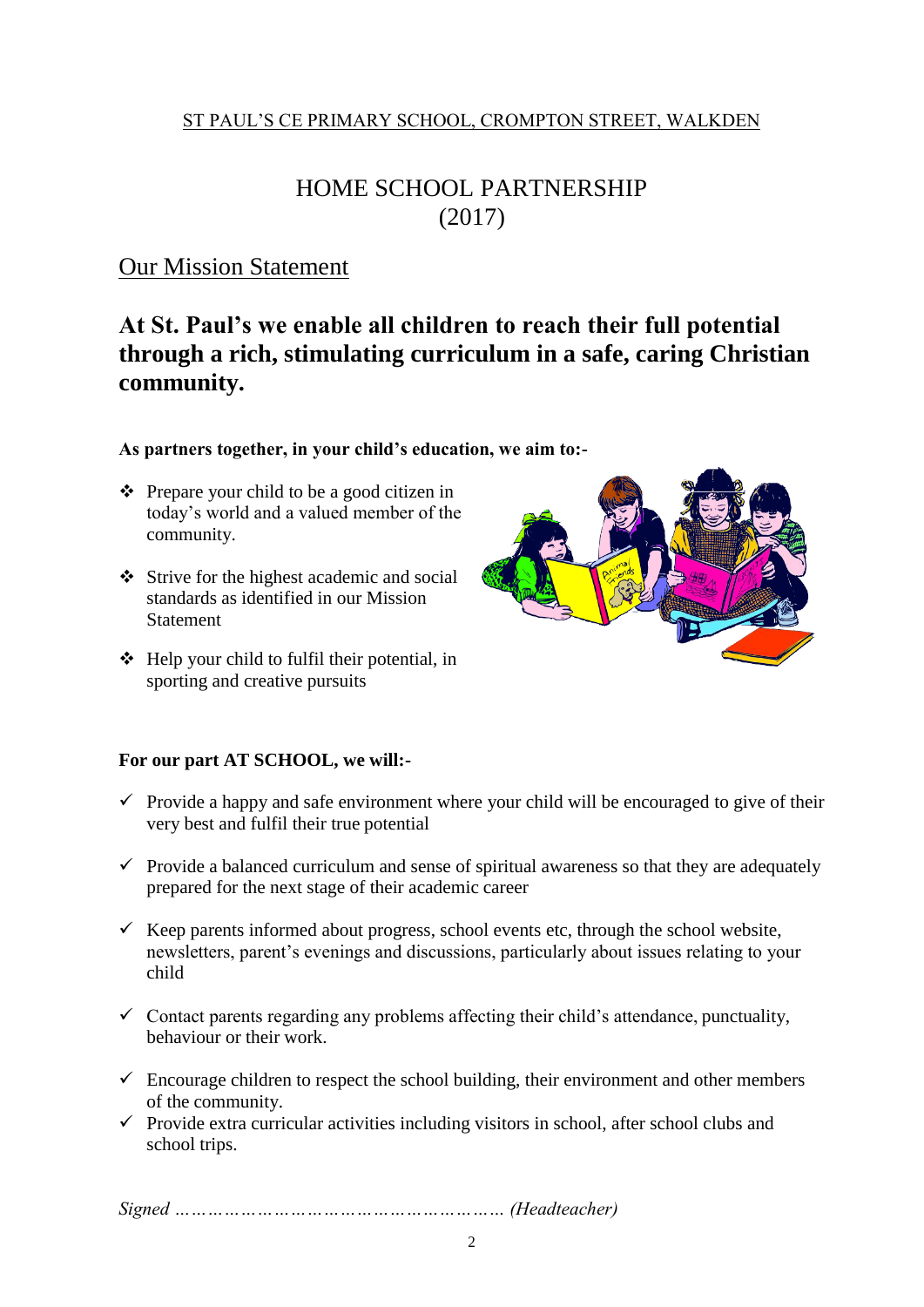### **We as parents will:-**

- $\checkmark$  Ensure that all children attend regularly, on time at 8.55am and are equipped for the day ahead
- $\checkmark$  Ensure that children wear the correct school uniform, including no jewellery, no make up or nail varnish, appropriate footwear and have appropriate hairstyles for school
- $\checkmark$  Support our children's development through home reading and homework, and attendance at Parents' Evenings
- $\checkmark$  Support school's policy on behaviour, and other items outlined in the Parents' Guide
- $\checkmark$  Contact school immediately on the first day of a child's absence and comply the school's procedures on sickness absence
- $\checkmark$  Fulfil any agreed, financial obligations for providing additional services

*Signed ……………………………………………………… (Mum or Dad)*